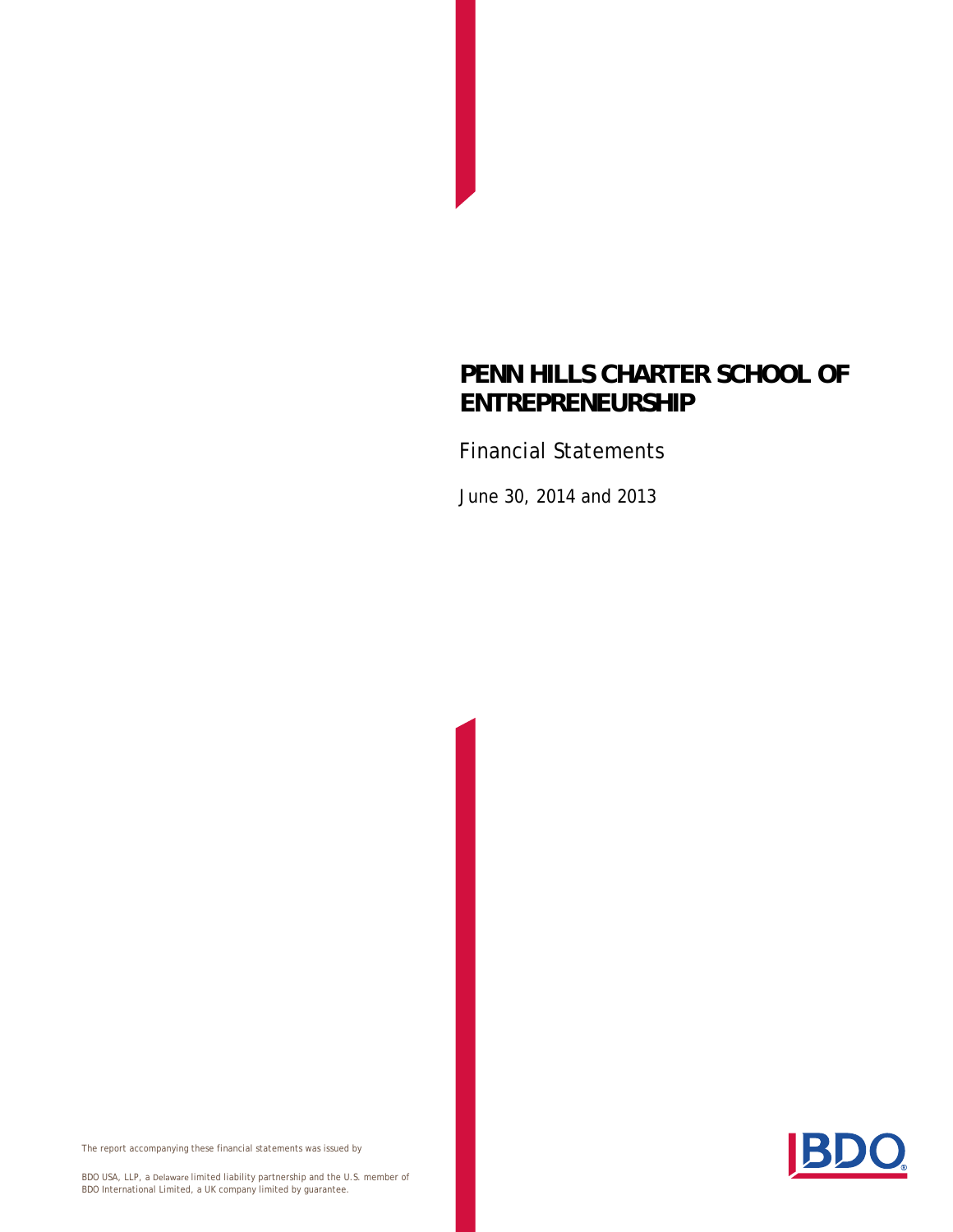### **Financial Statements**

# **June 30, 2014 and 2013**

# **TABLE OF CONTENTS**

|                                                    |   | Page           |
|----------------------------------------------------|---|----------------|
| Independent Auditor's Report                       |   | 2              |
| <b>Balance Sheets</b>                              |   | 3              |
| Statements of Activities and Changes in Net Assets |   | 4              |
| <b>Statements of Functional Expenses</b>           |   | $5 - 6$        |
| <b>Statements of Cash Flows</b>                    |   | $\overline{7}$ |
| Notes to the Financial Statements                  | 8 | 15             |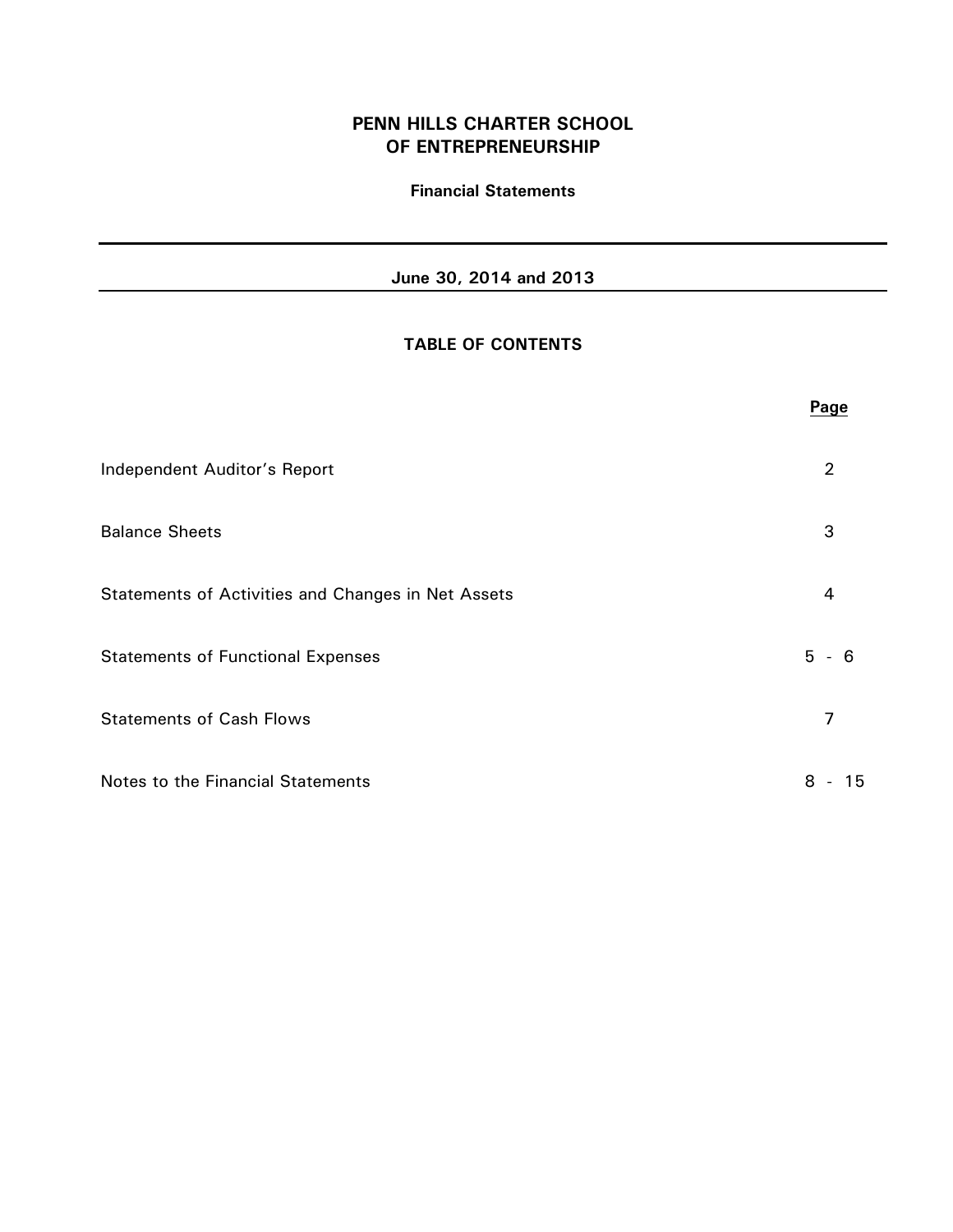

Tel: 412-281-2501 Fax: 412-471-1996 www.bdo.com

#### **Independent Auditor's Report**

**To the Board of Directors Penn Hills Charter School of Entrepreneurship** Verona, Pennsylvania

We have audited the accompanying financial statements of Penn Hills Charter School of Entrepreneurship (the School), which comprise the balance sheet as of June 30, 2014, and the related statements of activities and changes in net assets, functional expenses and cash flows for the year then ended, and the related notes to the financial statements.

### *Management's Responsibility for the Financial Statements*

Management is responsible for the preparation and fair presentation of these financial statements in accordance with accounting principles generally accepted in the United States of America; this includes the design, implementation, and maintenance of internal control relevant to the preparation and fair presentation of financial statements that are free from material misstatement, whether due to fraud or error.

### *Auditor's Responsibility*

Our responsibility is to express an opinion on these financial statements based on our audit. We conducted our audit in accordance with auditing standards generally accepted in the United States of America. Those standards require that we plan and perform the audit to obtain reasonable assurance about whether the financial statements are free from material misstatement.

An audit involves performing procedures to obtain audit evidence about the amounts and disclosures in the financial statements. The procedures selected depend on the auditor's judgment, including the assessment of the risks of material misstatement of the financial statements, whether due to fraud or error. In making those risk assessments, the auditor considers internal control relevant to the entity's preparation and fair presentation of the financial statements in order to design audit procedures that are appropriate in the circumstances, but not for the purpose of expressing an opinion on the effectiveness of the entity's internal control. Accordingly, we express no such opinion. An audit also includes evaluating the appropriateness of accounting policies used and the reasonableness of significant accounting estimates made by management, as well as evaluating the overall presentation of the financial statements.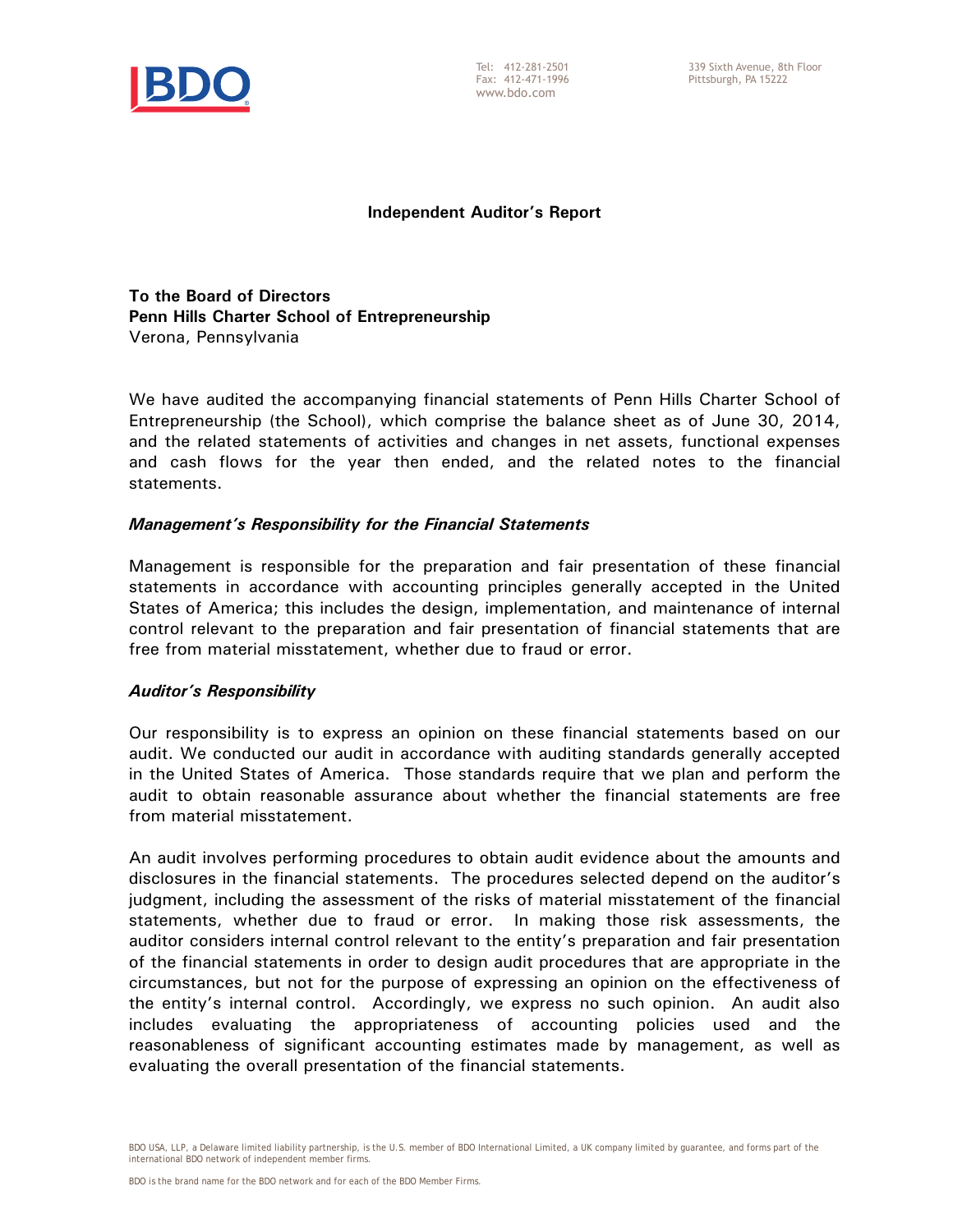

#### *Auditor's Responsibility (Continued)*

We believe that the audit evidence we have obtained is sufficient and appropriate to provide a basis for our audit opinion.

#### *Opinion*

In our opinion, the financial statements referred to above present fairly, in all material respects, the financial position of Penn Hills Charter School of Entrepreneurship as of June 30, 2014, and the changes in its net assets and its cash flows for the year then ended in accordance with accounting principles generally accepted in the United States of America.

#### *Other Matter*

The 2013 financial statements of Penn Hills Charter School of Entrepreneurship were audited by other auditors, whose report dated February 20, 2014 expressed an unmodified opinion on those statements.

BDO USA, LLP

Pittsburgh, Pennsylvania

February 3, 2015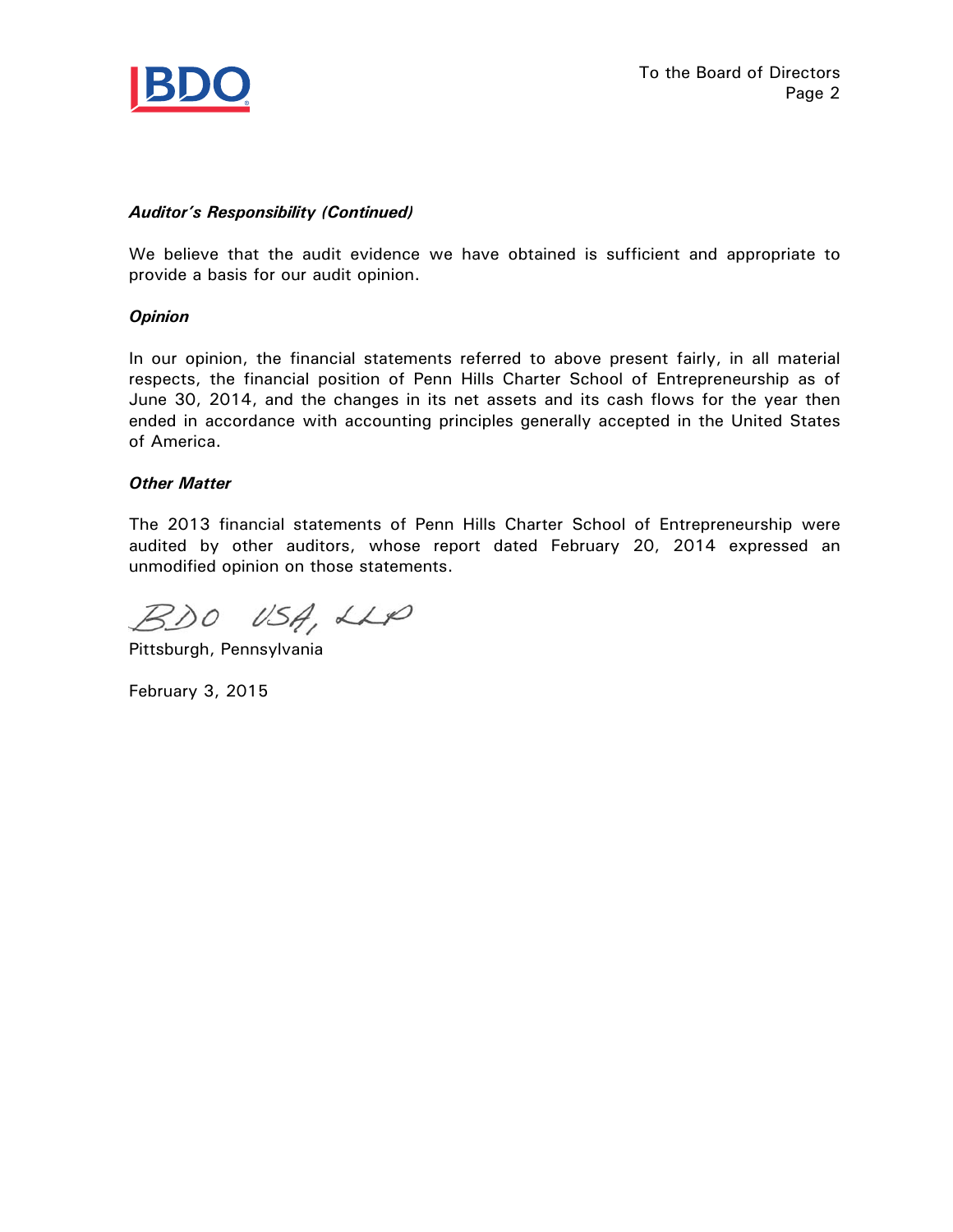### **Balance Sheets**

| June 30                                                 | 2014             | 2013            |
|---------------------------------------------------------|------------------|-----------------|
|                                                         |                  |                 |
| <b>ASSETS</b><br><b>Current Assets</b>                  |                  |                 |
| Cash                                                    | 1,424,367<br>\$. | 614,400<br>\$.  |
| Tuition and accounts receivable - net                   | 1,236,271        | 1,600,488       |
| Prepaid expenses                                        | 30,312           |                 |
| <b>Total Current Assets</b>                             | 2,690,950        | 2,214,888       |
| <b>Non-current Assets</b>                               |                  |                 |
| Property and equipment - net - Note 3                   | 126,344          | 157,451         |
| <b>Total Assets</b>                                     | 2,817,294<br>\$  | 2,372,339<br>Ş. |
| <b>LIABILITIES AND NET ASSETS</b>                       |                  |                 |
| <b>Current Liabilities</b>                              |                  |                 |
| Note payable - related party - current portion - Note 6 | 5,212<br>\$      | 11,189<br>\$    |
| Accounts payable and accrued expenses                   | 293,185          | 342,515         |
| Accrued payroll and related liabilities - Note 4        | 335,791          | 266,273         |
| Due to related party - Notes 5 and 6                    | 649,263          | 662,000         |
| <b>Total Current Liabilities</b>                        | 1,283,451        | 1,281,977       |
| <b>Non-current Liabilities</b>                          |                  |                 |
| Due to related party - Notes 5 and 6                    |                  | 468,037         |
| Note payable - related party - net of                   |                  |                 |
| current portion - Note 6                                | 232,668          | 237,880         |
| <b>Total Non-current Liabilities</b>                    | 232,668          | 705,917         |
| <b>Total Liabilities</b>                                | 1,516,119        | 1,987,894       |
| <b>Total Net Assets</b>                                 | 1,301,175        | 384,445         |
| <b>Total Liabilities and Net Assets</b>                 | 2,817,294<br>\$  | 2,372,339<br>\$ |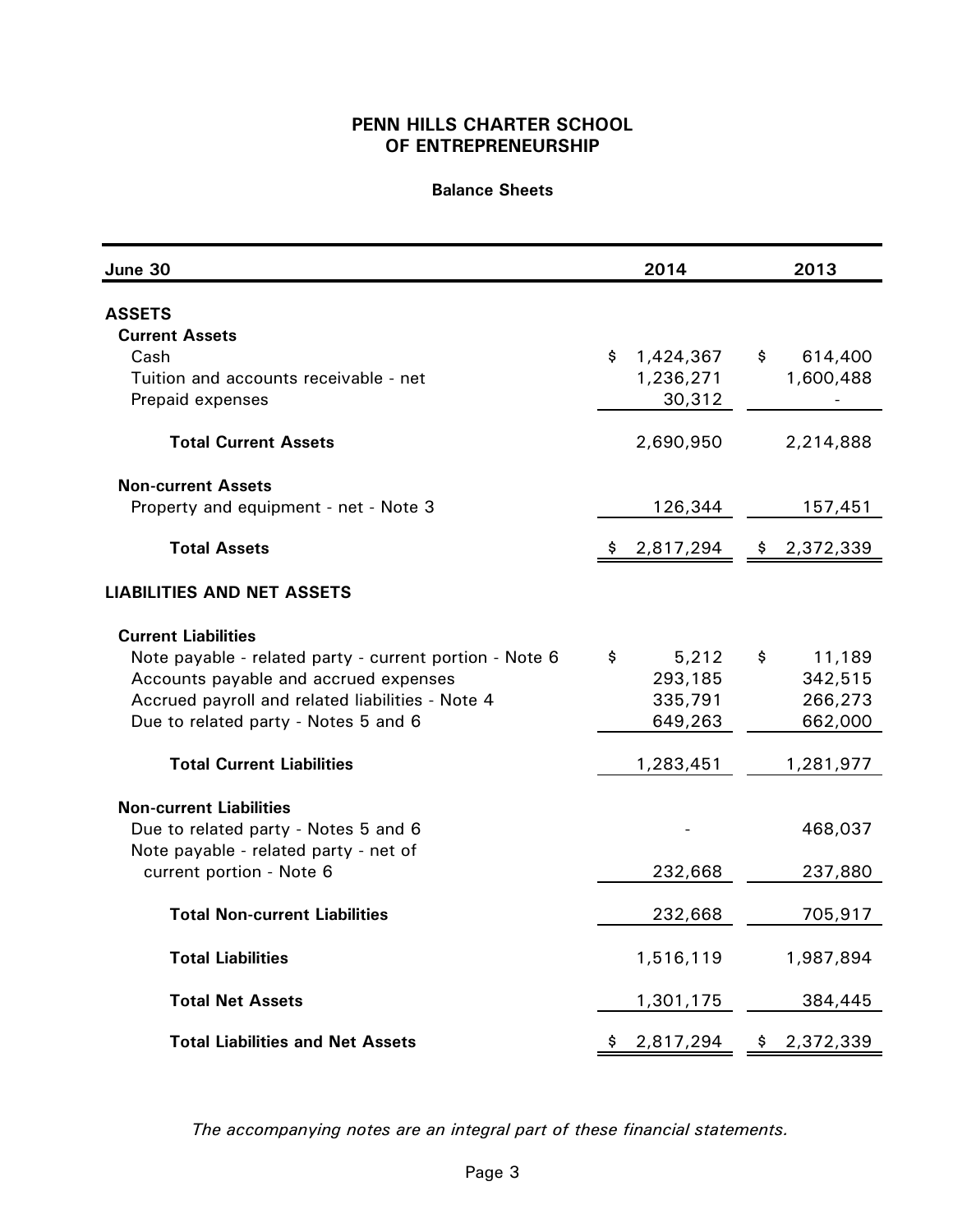# **Statements of Activities and Changes in Net Assets**

| For the Years Ended June 30              | 2014             | 2013          |
|------------------------------------------|------------------|---------------|
|                                          |                  |               |
| <b>Revenue and Support</b>               |                  |               |
| Tuition and fees                         | 4,555,316<br>\$  | \$3,963,570   |
| Contributions                            | 10,610           | 886           |
| Government grants - Note 4               | 366,313          | 189,263       |
| Other income                             | 5,975            | 1,588         |
| <b>Total Revenue and Support</b>         | 4,938,214        | 4,155,307     |
| <b>Expenses</b>                          |                  |               |
| <b>Program Services</b>                  |                  |               |
| Education                                | 2,340,434        | 2,212,395     |
| Food service                             | 264,277          | 272,021       |
| <b>Total Program Services</b>            | 2,604,711        | 2,484,416     |
| <b>Supporting Services</b>               |                  |               |
| Management and general                   | 1,416,773        | 1,224,951     |
| <b>Total Expenses</b>                    | 4,021,484        | 3,709,367     |
|                                          |                  |               |
| <b>Increase in Net Assets</b>            | 916,730          | 445,940       |
| Net Assets (Deficit) - Beginning of year | 384,445          | (61, 495)     |
| Net Assets - End of year                 | 1,301,175<br>\$. | 384,445<br>\$ |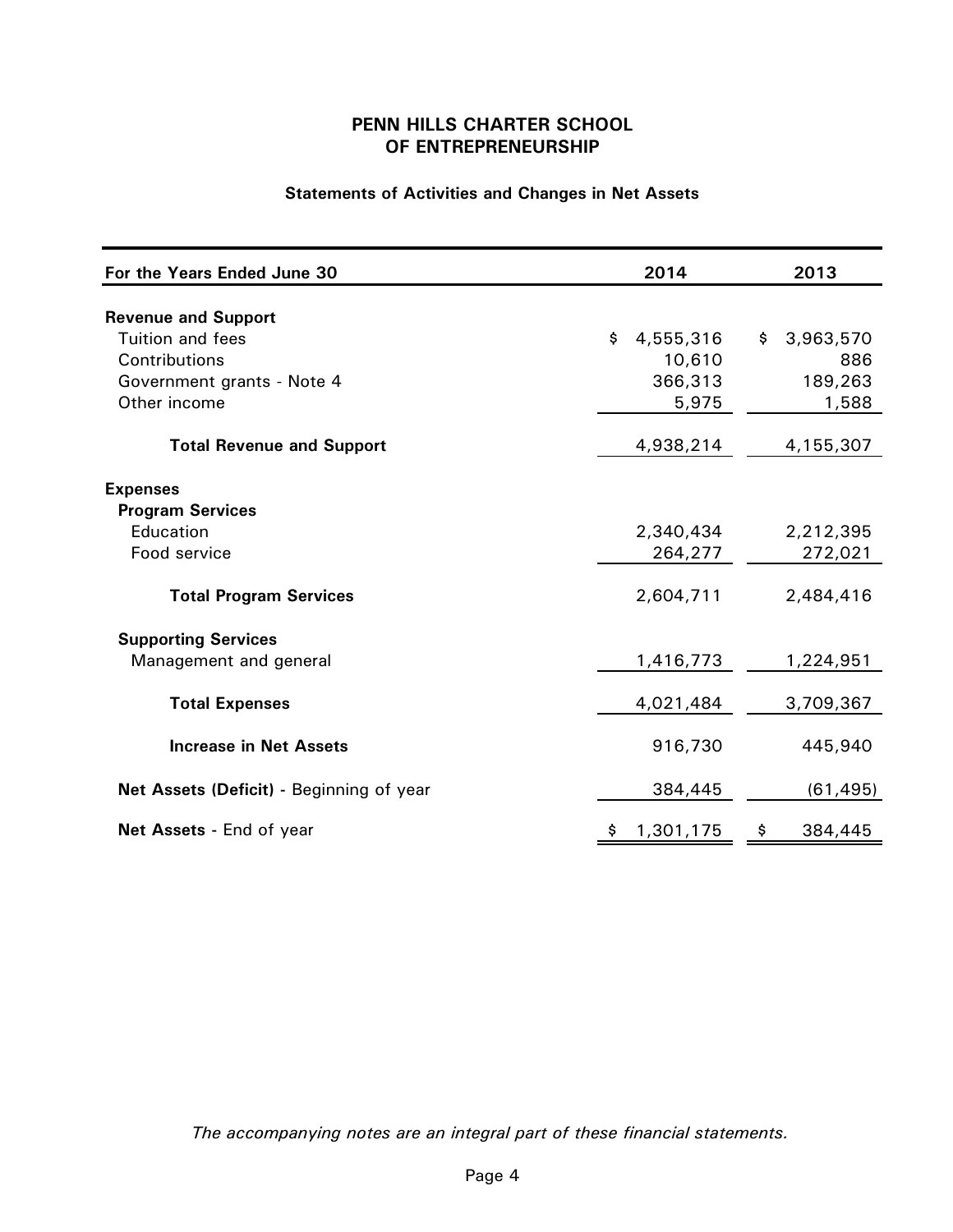# **Statement of Functional Expenses**

| For the Year Ended June 30, 2014 |                  |                         |                                            |                                            |  |
|----------------------------------|------------------|-------------------------|--------------------------------------------|--------------------------------------------|--|
| <b>Program Expenses</b>          |                  |                         |                                            |                                            |  |
|                                  | <b>Education</b> | Food<br><b>Services</b> | <b>Management</b><br>and<br><b>General</b> | <b>Total</b><br>Program<br><b>Expenses</b> |  |
|                                  |                  |                         |                                            |                                            |  |
| Salaries and benefits            | \$1,552,148      | 75,584<br>\$            | 379,456<br>\$                              | \$2,007,188                                |  |
| Management fee - Note 5          |                  |                         | 592,586                                    | 592,586                                    |  |
| <b>Contracted services</b>       | 139,267          | 178,164                 | 14,407                                     | 331,838                                    |  |
| Rent - Note 7                    | 93,443           | 3,222                   | 9,667                                      | 106,332                                    |  |
| <b>Utilities</b>                 | 33,956           | 1,171                   | 3,513                                      | 38,640                                     |  |
| Legal fees                       |                  |                         | 66,742                                     | 66,742                                     |  |
| Books, periodicals and supplies  | 184,844          | 1,322                   | 83,283                                     | 269,449                                    |  |
| <b>Professional fees</b>         | 242,235          |                         | 88,958                                     | 331,193                                    |  |
| Insurance                        | 11,604           | 400                     | 1,200                                      | 13,204                                     |  |
| Repairs and maintenance          | 37,690           | 1,300                   | 3,899                                      | 42,889                                     |  |
| Miscellaneous                    | 10,913           | 134                     | 144,292                                    | 155,339                                    |  |
| Interest                         |                  |                         | 25,306                                     | 25,306                                     |  |
| Depreciation                     | 34,334           | 2,980                   | 3,464                                      | 40,778                                     |  |
|                                  |                  |                         |                                            |                                            |  |
|                                  | \$2,340,434      | 264,277<br>\$.          | \$1,416,773                                | \$4,021,484                                |  |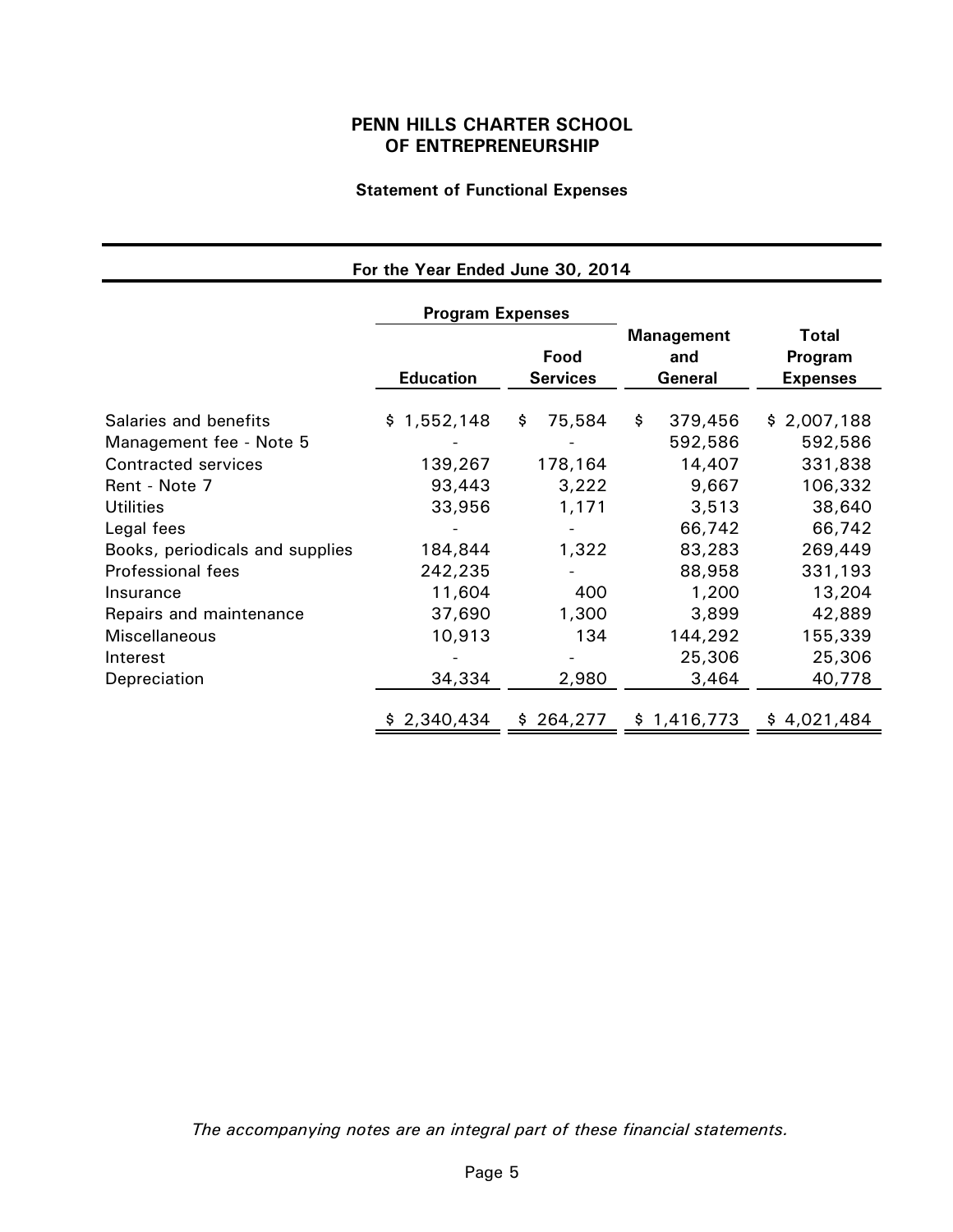# **Statement of Functional Expenses**

| For the Year Ended June 30, 2013                                                                                                                                                                                                                                  |                                                                                      |                                                                     |                                                                                                                 |                                                                                                                       |  |
|-------------------------------------------------------------------------------------------------------------------------------------------------------------------------------------------------------------------------------------------------------------------|--------------------------------------------------------------------------------------|---------------------------------------------------------------------|-----------------------------------------------------------------------------------------------------------------|-----------------------------------------------------------------------------------------------------------------------|--|
| <b>Program Expenses</b>                                                                                                                                                                                                                                           |                                                                                      |                                                                     |                                                                                                                 |                                                                                                                       |  |
|                                                                                                                                                                                                                                                                   | <b>Education</b>                                                                     | Food<br><b>Services</b>                                             | <b>Management</b><br>and<br>General                                                                             | <b>Total</b><br>Program<br><b>Expenses</b>                                                                            |  |
| Salaries and benefits<br>Management fee - Note 5<br>Loss mitigation fee - Note 5<br><b>Contracted services</b><br>Rent - Note 7<br><b>Utilities</b><br>Legal fees<br>Books, periodicals and supplies<br>Professional fees<br>Insurance<br>Repairs and maintenance | \$1,367,636<br>132,227<br>247,012<br>52,611<br>166,046<br>192,846<br>16,303<br>2,653 | 57,822<br>\$<br>184,334<br>17,644<br>3,758<br>3,422<br>1,164<br>189 | \$<br>197,790<br>488,526<br>101,776<br>4,543<br>35,287<br>7,516<br>146,845<br>67,157<br>107,972<br>2,329<br>379 | \$1,623,248<br>488,526<br>101,776<br>321,104<br>299,943<br>63,885<br>146,845<br>236,625<br>300,818<br>19,796<br>3,221 |  |
| Miscellaneous<br>Interest<br>Depreciation                                                                                                                                                                                                                         | 3,443<br>31,618                                                                      | 155<br>3,533                                                        | 34,599<br>25,773<br>4,459                                                                                       | 38,197<br>25,773<br>39,610                                                                                            |  |
|                                                                                                                                                                                                                                                                   | \$2,212,395                                                                          | \$272,021                                                           | \$1,224,951                                                                                                     | \$3,709,367                                                                                                           |  |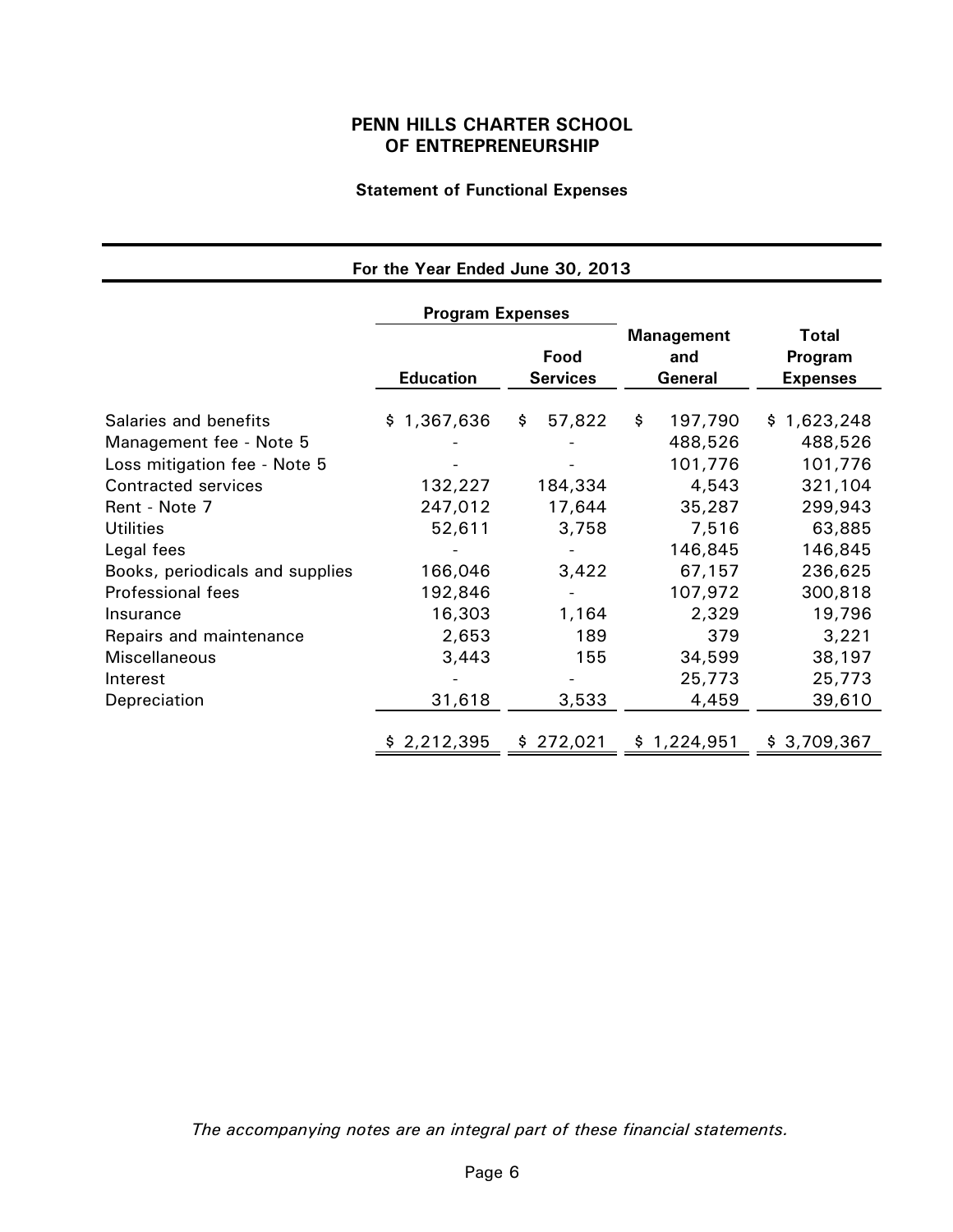### **Statements of Cash Flows**

| For the Years Ended June 30                                 |    | 2014       | 2013          |
|-------------------------------------------------------------|----|------------|---------------|
| <b>Cash Provided by (Used for) Operating Activities</b>     |    |            |               |
| Increase in net assets                                      | \$ | 916,730    | \$<br>445,940 |
| Adjustments to reconcile change in net assets to            |    |            |               |
| net cash provided by (used for) operating activities        |    |            |               |
| Depreciation and amortization                               |    | 40,778     | 39,610        |
| Provision for bad debts                                     |    |            | 117,500       |
| Changes in                                                  |    |            |               |
| Tuition and accounts receivable                             |    | 364,217    | (1,057,340)   |
| Prepaid expenses                                            |    | (30, 312)  |               |
| Accounts payable and accrued expenses                       |    | 73,896     | 267,188       |
| Accrued payroll and related liabilities                     |    | 69,518     | (33, 793)     |
| Deferred revenue                                            |    |            | (77, 569)     |
|                                                             |    |            |               |
| <b>Net Cash Provided by (Used for) Operating Activities</b> |    | 1,434,827  | (298, 464)    |
| <b>Cash Used for Investing Activities</b>                   |    |            |               |
| Purchase of property and equipment                          |    | (9,671)    | (40, 375)     |
|                                                             |    |            |               |
| <b>Cash Provided by (Used for) Financing Activities</b>     |    |            |               |
| Due to related party - advances and accrued interest        |    |            | 666,075       |
| Due to related party - payments - Note 5                    |    | (604,000)  | (50,000)      |
| Payments on note payable                                    |    | (11, 189)  |               |
|                                                             |    |            |               |
| <b>Net Cash Provided by (Used for) Financing Activities</b> |    | (615, 189) | 616,075       |
| Net Increase in Cash and Cash Equivalents                   |    | 809,967    | 277,236       |
| Cash and Cash Equivalents - Beginning of year               |    | 614,400    | 337,164       |
| Cash and Cash Equivalents - End of year                     | Ş  | 1,424,367  | \$<br>614,400 |
| <b>Supplemental Disclosure of Cash Flow Information</b>     |    |            |               |

#### **Supplemental Disclosure of Cash Flow Information**

| Cash paid during the year for interest | $$66,310$ \$ |  |
|----------------------------------------|--------------|--|
|                                        |              |  |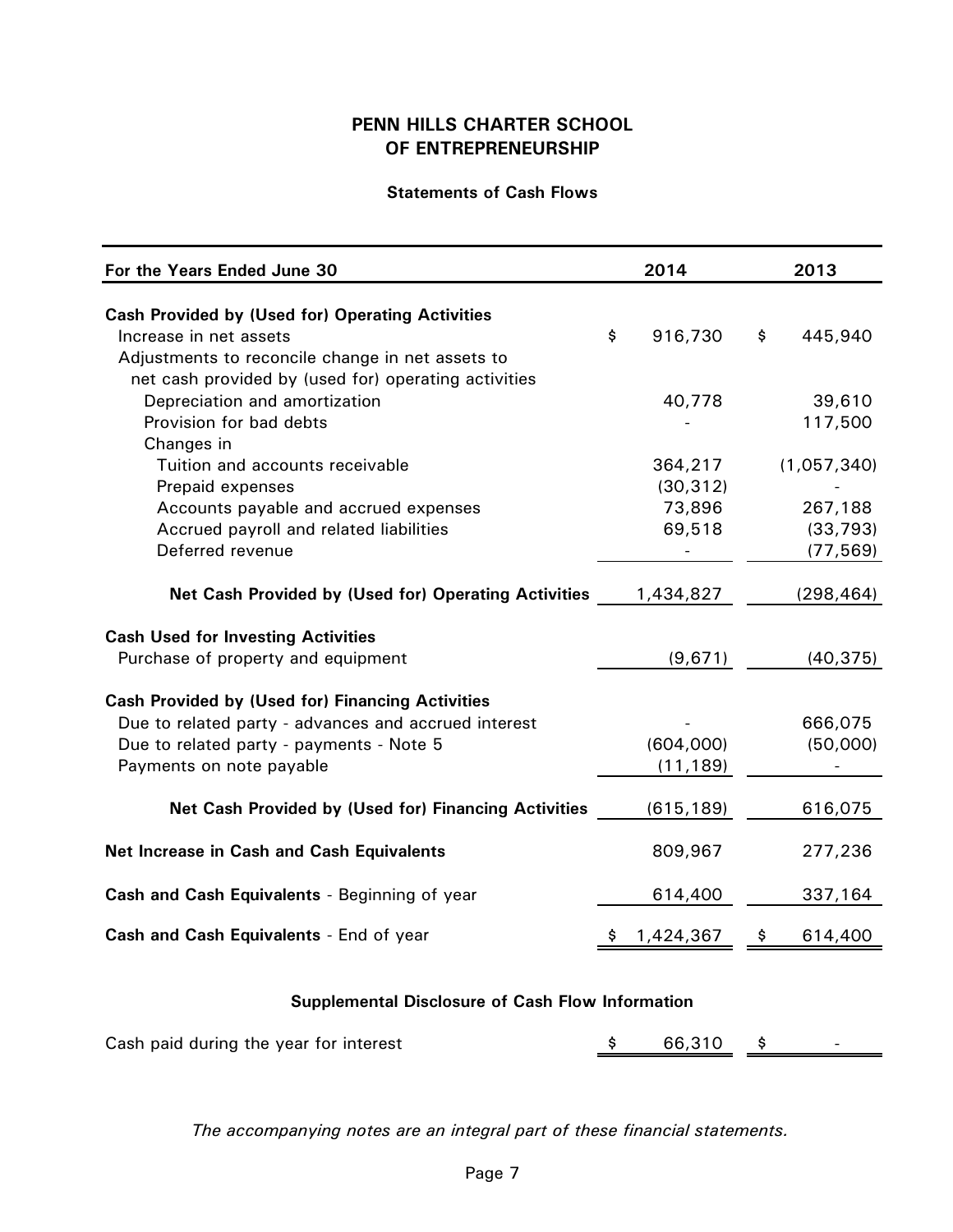### **Notes to the Financial Statements**

#### **Note 1 - Organization**

Penn Hills Charter School of Entrepreneurship (the School), a Pennsylvania Charter School, is a public school operated under a charter granted by the Penn Hills Board of School Directors. The charter was approved on April 26, 2011 and is effective until June 30, 2016.

The School's mission is to provide a world-class education for the students in the Penn Hills community - a school that will not only prepare students academically but to develop into informed and responsible world citizens, creative problem solvers, and effective communicators.

#### **Note 2 - Summary of Significant Accounting Policies**

#### **A. Basis of Accounting**

The financial statements have been prepared on the accrual basis in accordance with accounting principles generally accepted in the United States of America.

#### **B. Estimates**

The preparation of financial statements in conformity with accounting principles generally accepted in the United States of America requires management to make estimates and assumptions that affect the reported amounts of assets and liabilities and disclosure of contingent assets and liabilities at the date of the financial statements and the reported amounts of revenues and expenses during the reporting period. Actual results could differ from those estimates.

#### **C. Cash**

At June 30, 2014 and 2013, the School's cash was on deposit with one large financial institution and exceeded the Federal Deposit Insurance Corporation limit. The School believes it has placed these temporary cash investments with a high credit quality financial institution and does not believe it is exposed to any significant credit risk.

#### **D. Tuition and Accounts Receivable**

Tuition and accounts receivable are stated at the amount management expects to collect from outstanding balances. Management provides for probable uncollectible amounts through a charge to earnings and a credit to a valuation allowance based on its assessment of the current status of individual accounts. Balances that are still outstanding after management has used reasonable collection efforts are written off through a charge to the valuation allowance and a credit to accounts receivable. The allowance for tuition and accounts receivable was approximately \$223,000 at June 30, 2014 and \$118,000 at June 30, 2013.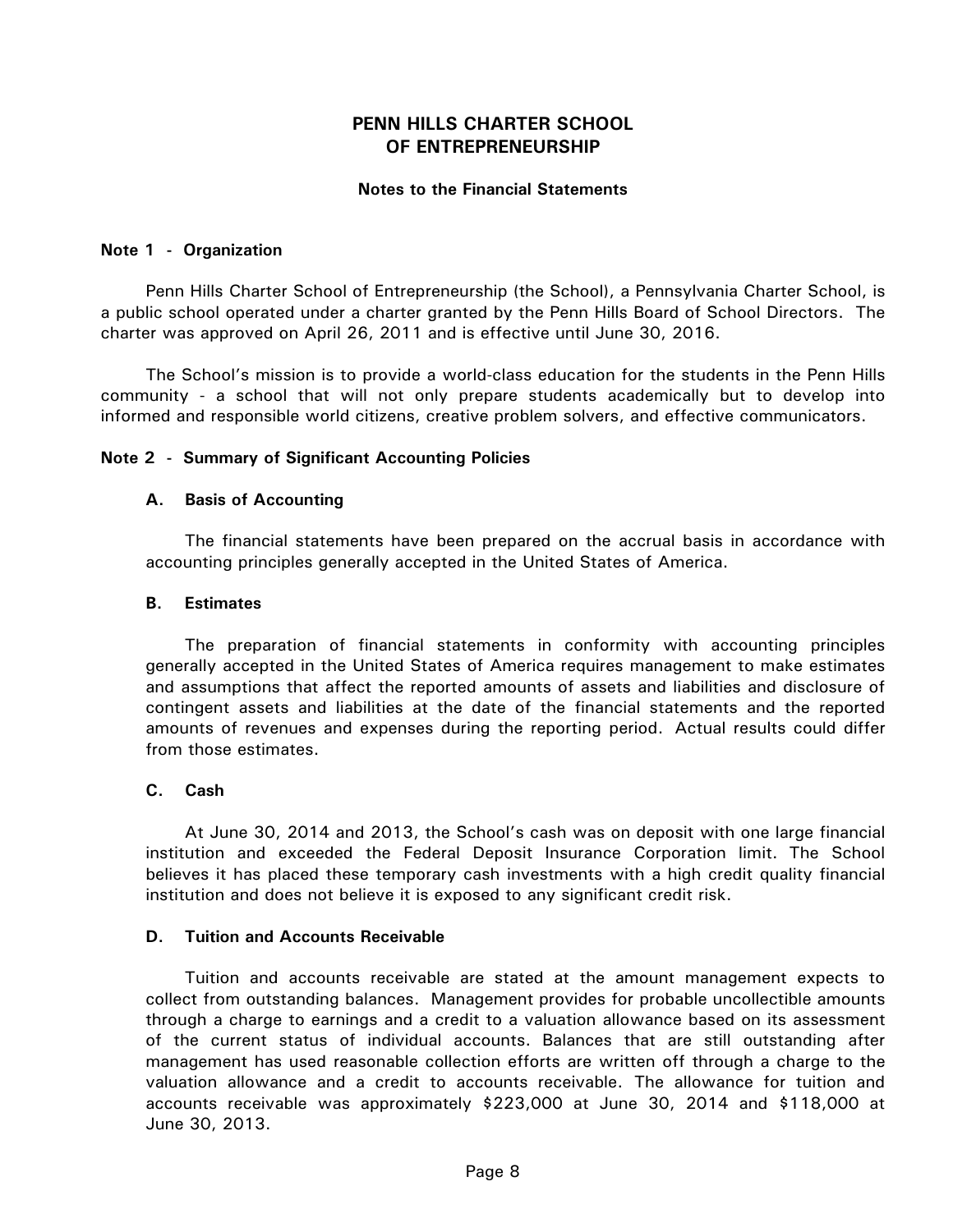### **Notes to the Financial Statements (Continued)**

### **Note 2 - Summary of Significant Accounting Policies (Continued)**

### **E. Revenue Recognition**

Revenue is recognized when earned. Tuition revenue represents the tuition paid by various Allegheny County school districts for the students enrolled in the School who reside with that particular school district. Revenues from tuition and fees are reported in the fiscal year in which educational programs are conducted. Tuition revenues received in advance of the year to which they relate are deferred.

As of June 30, 2014, approximately 63% of the School's tuition revenue is received from Penn Hills School District, with approximately 61% of outstanding tuition receivable. As of June 30, 2013, approximately 66% of the School's tuition revenue was received from Penn Hill School District, with approximately 33% of outstanding tuition receivable.

Contributions received are recorded as increases in unrestricted, temporarily restricted, or permanently restricted net assets, depending on the existence and/or nature of any donor restrictions. As of June 30, 2014 and 2013, the School had no temporarily restricted or permanently restricted net assets.

### **F. Property and Equipment**

Expenditures for additions and improvements are capitalized and are stated at cost.

Donations of property and equipment are recorded as contributions at fair value at the date of donation. Such donations are reported as increases in unrestricted net assets unless the donor has restricted the donated asset to a specific purpose.

Depreciation of property and equipment is provided by the straight-line method over the estimated useful lives of the assets. The lives used in computing depreciation range from 5 to 7 years.

Maintenance and repairs which are not considered to extend the useful lives of assets are charged to operations as incurred.

Upon sale or retirement, the cost of assets and related allowances are removed from the accounts and any gains or losses are included in income (expense) for the year.

### **G. Books, Periodicals and Supplies**

The School expenses its books, periodicals and supplies as they are purchased.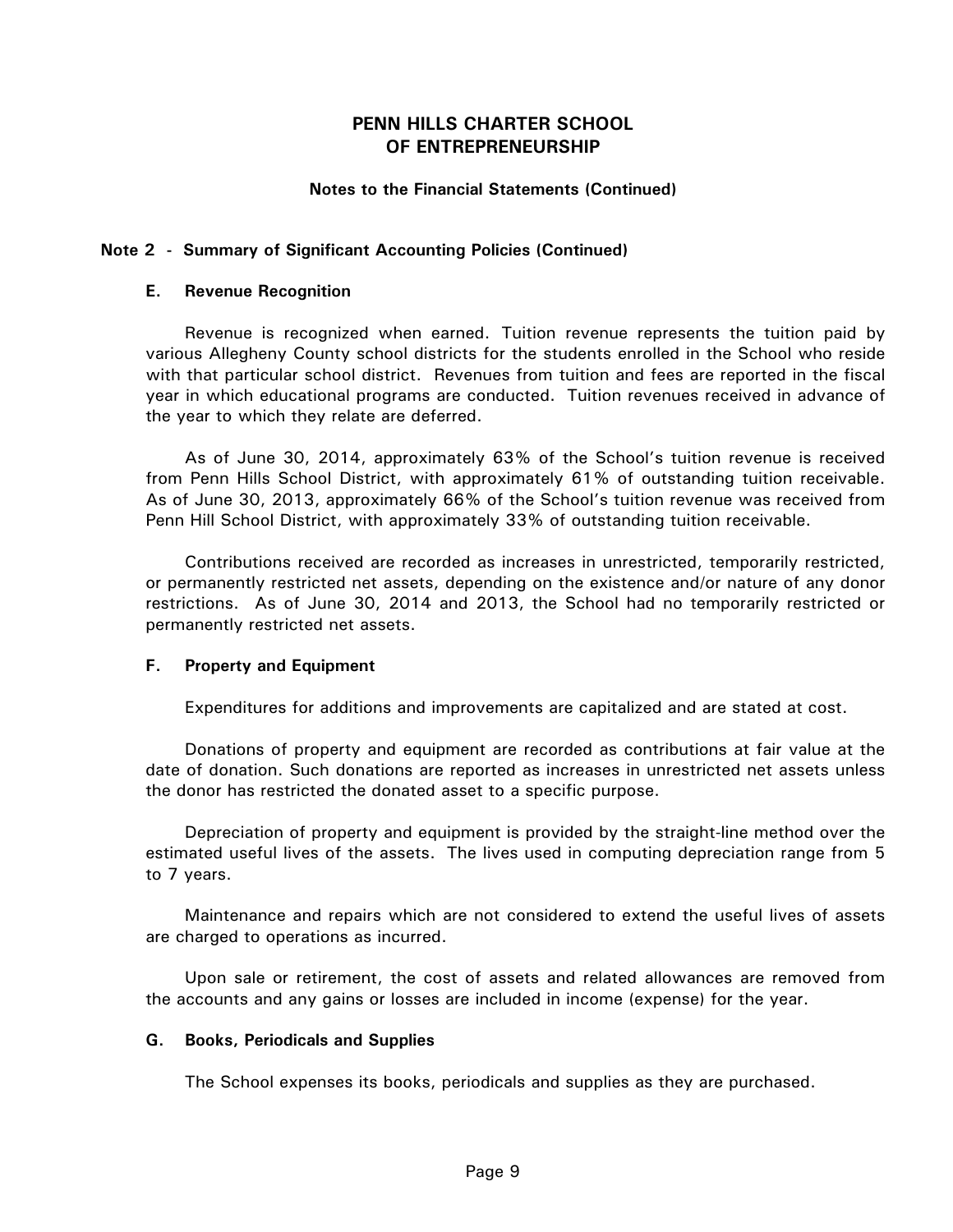### **Notes to the Financial Statements (Continued)**

### **Note 2 - Summary of Significant Accounting Policies (Continued)**

#### **H. Expense Allocation**

The costs of providing the School's various program services are presented on a functional basis in the statements of activities and changes in net assets, and functional expenses. Directly identifiable expenses are charged to programs and supporting services. Expenses related to more than one function are charged to programs and supporting services based on the allocation of full-time employee classifications and the space utilized per the School building.

#### **I. Income Taxes**

As of June 30, 2014, the School was in the process of applying for a tax-exempt status under Section 501(c)(3) of the Internal Revenue Code (IRC). On July 3, 2014, the School's application for tax exempt status was accepted, and the School is now exempt from Federal income tax pursuant to Section 501(c)(3) of the IRC.

The accounting standard on accounting for uncertainty in income taxes addresses the determination of whether tax benefits claimed or expected to be claimed on a tax return should be recorded in the financial statements. Under that guidance, the School may recognize the tax benefit from an uncertain tax position only if it is more likely than not that the tax position will be sustained on examination by taxing authorities based on the technical merits of the position. Examples of tax positions include the tax-exempt status of the School and various positions related to the potential sources of unrelated business taxable income (UBIT). The tax benefits recognized in the financial statements from such a position are measured based on the largest benefit that has a greater than 50% likelihood of being realized upon ultimate settlement. There were no unrecognized tax benefits identified or recorded as liabilities for fiscal years 2014 and 2013.

### **J. Consideration of Subsequent Events**

Management evaluated subsequent events and transactions for potential recognition or disclosure in the financial statements through February 3, 2015, the day the financial statements were approved and authorized for issue.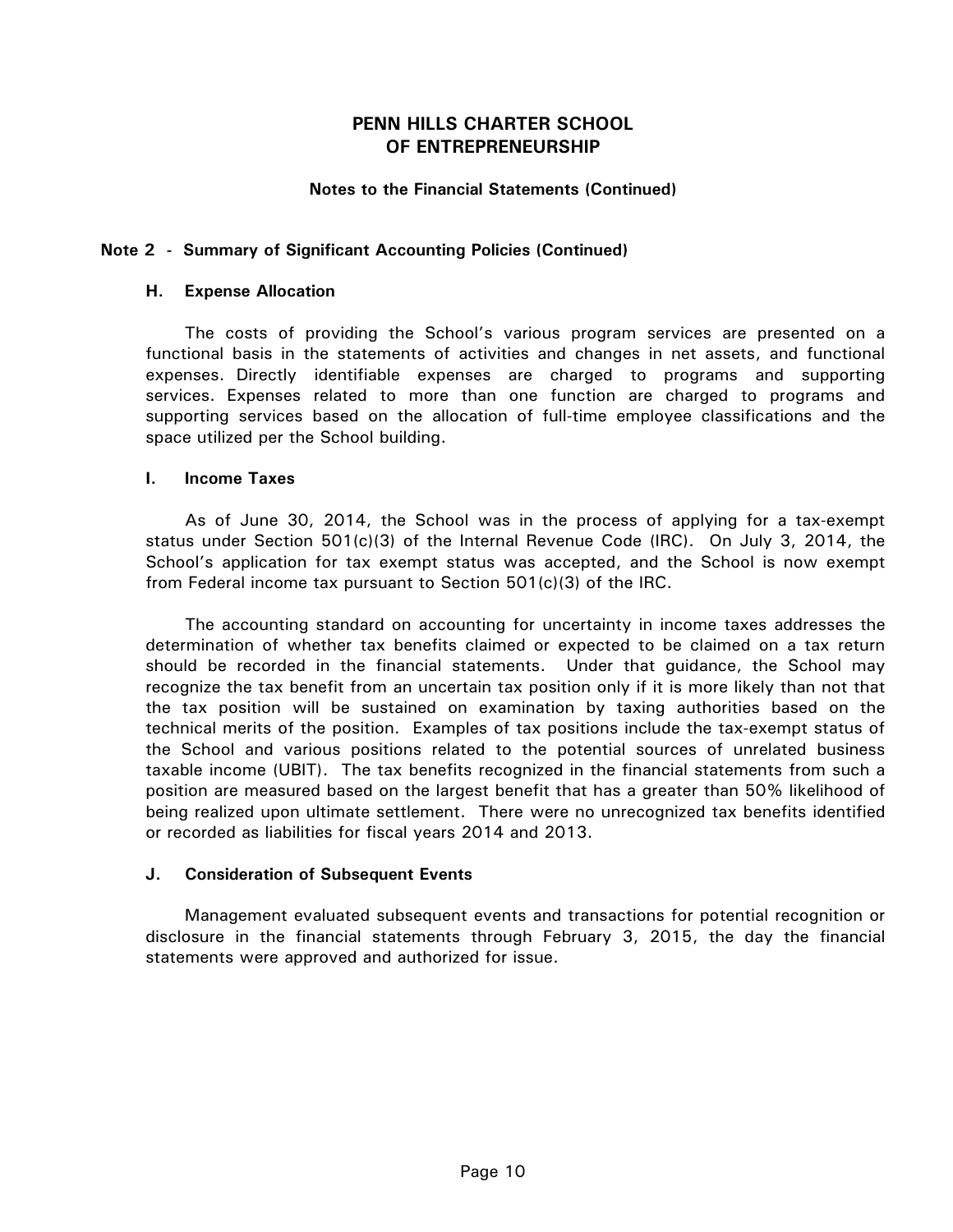### **Notes to the Financial Statements (Continued)**

### **Note 3 - Property and Equipment**

Property and equipment consist of the following at June 30:

|                                                                    | 2014                | 2013                |
|--------------------------------------------------------------------|---------------------|---------------------|
| Furniture, fixtures and office equipment<br>Leasehold improvements | \$196,738<br>43,199 | \$187,065<br>43,199 |
| Less: Accumulated depreciation                                     | 239,937<br>113,593) | 230,264<br>72,813)  |
|                                                                    | \$126,344           | \$157,451           |

### **Note 4 - Public School Employees' Retirement System (PSERS)**

### Plan Description

Substantially all full-time and part-time employees of the School participate in the Public School Employees' Retirement System (PSERS), a cost sharing, multiemployer public employee retirement system. The Employer Identification Number of PSERS is 27-3920298. The PSERS provides retirement and disability benefits, legislative mandated ad hoc cost of living adjustments, and health care insurance premium assistance to qualifying annuitants. The PSERS was established under the Public School Employees' Retirement Code (Code). The PSERS issues a publicly available financial report that includes financial statements and required supplementary information for the plan. The report may be obtained by making a request in writing to the Office of Financial Management, Public School Employees' Retirement System, P.O. Box 125, Harrisburg, PA 17108-0125. The report is also available in the publications section of the PSERS site on the internet, www.psers.state.pa.us. PSERS is not subject to the benefit accrual and participation requirements of the Employee Retirement Income Security Act of 1974 (ERISA). As a result, certain multiemployer plan disclosures, including the certified zone status, are not applicable to PSERS.

### Funding Policy

Contributions are required by active members, school districts, and the Commonwealth of Pennsylvania as established by the Public School Employees' Retirement Board in accordance with the Code. Active members who joined the system prior to July 22, 1983 must contribute 5¼% (Membership Class TC) or 6½% (Membership Class TD) of their salaries, and 6¼% or 7½% of their salaries if they were hired afterwards. Members who joined PSERS after June 30, 2001 contribute at 7½%. For all new hires or those who elected to do so, the higher contribution rates began with service rendered on or after January 1, 2002.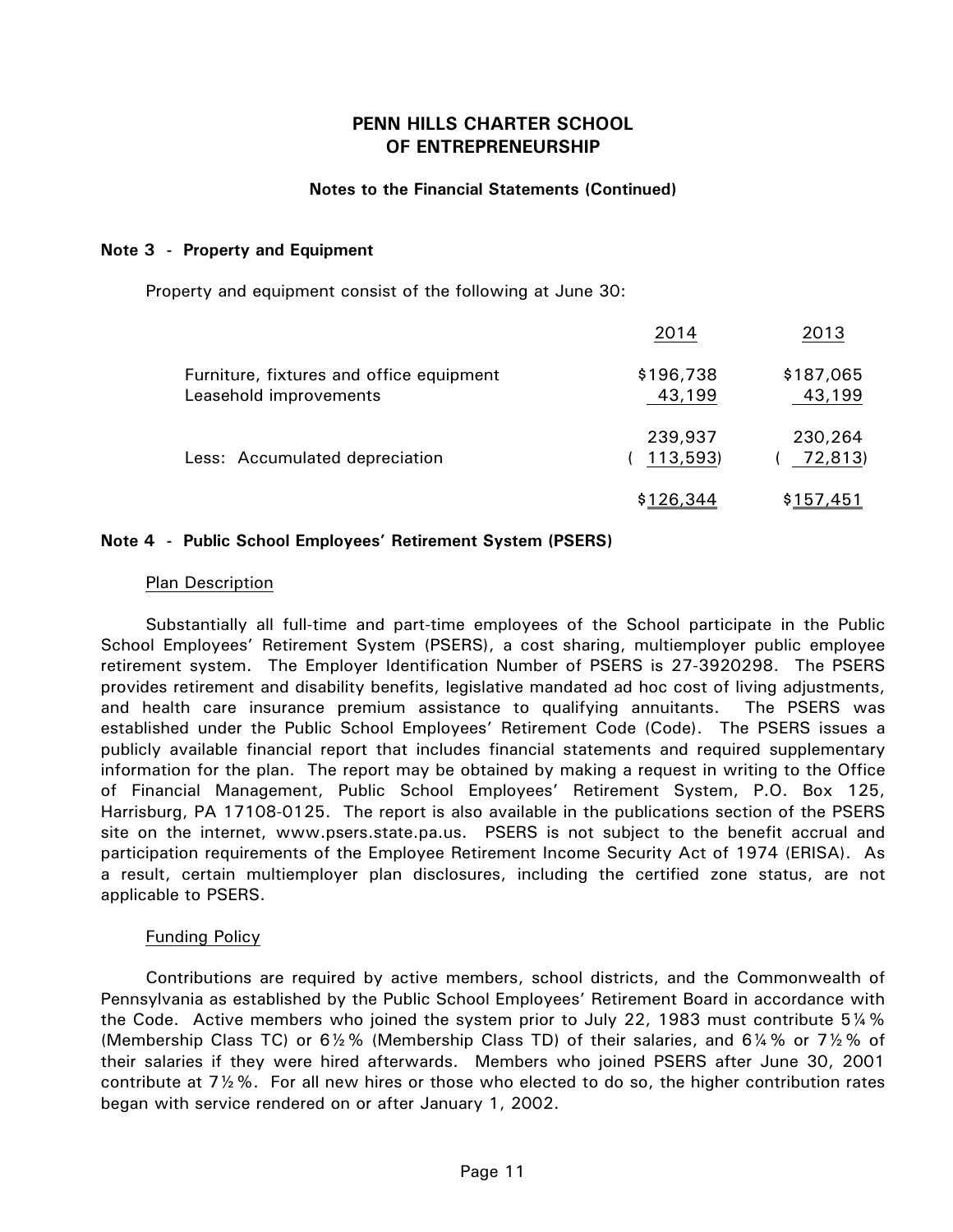### **Notes to the Financial Statements (Continued)**

### **Note 4 - Public School Employees' Retirement System (PSERS) (Continued)**

Schools must contribute at rates based upon an actuarial valuation. The rate of employer contribution was 16.93% for fiscal year ended June 30, 2014 and 12.36% for fiscal year ended June 30, 2013. The contribution rate for school districts will increase to 21.31% for fiscal year 2015.

The risks of participating in multiemployer plans are different from single-employer plans in the following aspects:

- a) Assets contributed to the multiemployer plan by one employer may be used to provide benefits to employees of other participating employers.
- b) If a participating employer stops contributing to the plan, the unfunded obligations of the plan may be required to be assumed by the remaining participating employers.
- c) If the School chooses to stop participating in any of its multiemployer plans, it may be required to pay those plans a withdrawal amount based on the underfunded status of the plan, referred to as a withdrawal liability.

PSERS operates on a fiscal year from July 1 through June 30. The following table presents certain financial information about PSERS from the most recent actuarial certification as of June 30:

|                                            | 2013 | 2012                              |
|--------------------------------------------|------|-----------------------------------|
| Total plan assets                          |      | \$57,400,000,000 \$58,200,000,000 |
| Present value of accumulated plan benefits |      | \$90,000,000,000 \$87,800,000,000 |
| Underfunded plan assets                    |      | \$32,600,000,000 \$29,600,000,000 |
| <b>Funded status</b>                       | 64%  | 66%                               |

Total contributions to this plan were approximately \$219,000 in fiscal year June 30, 2014 and \$160,000 in fiscal year June 30, 2013. In accordance with Act 29, the Commonwealth of Pennsylvania reimburses school districts for at least one-half of contributions made to PSERS. The School received a reimbursement of \$143,112 in fiscal year June 30, 2014 and \$81,784 in fiscal year June 30, 2013.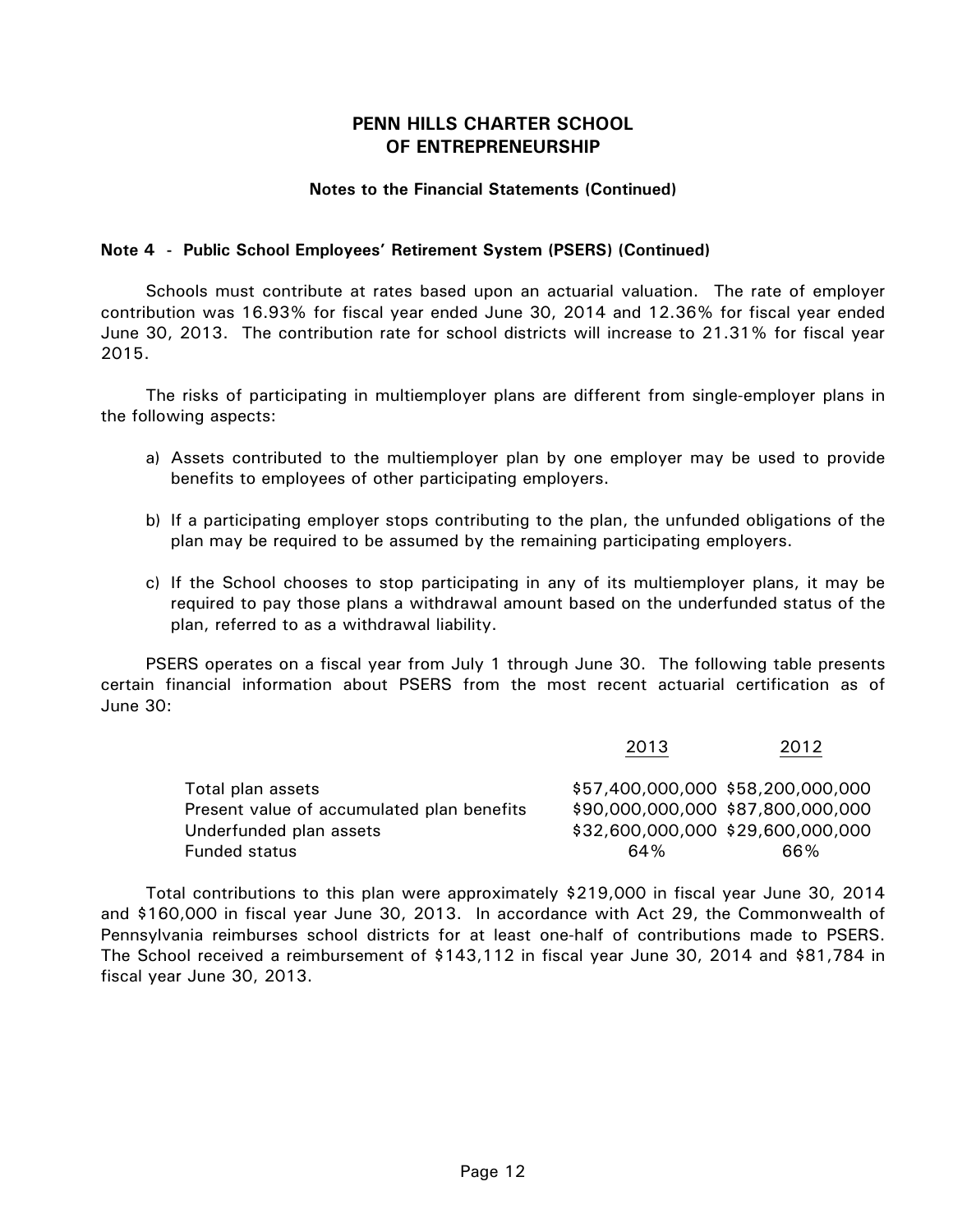### **Notes to the Financial Statements (Continued)**

### **Note 5 - Related Parties**

On June 28, 2013, the School and Imagine Schools, Inc. (Imagine) entered into a Charter School Administrative Services Agreement (Administrative Services Agreement) for Imagine to provide certain school management services for the School. From the commencement of School operations through to date of the signed Administrative Services Agreement, a disagreement existed between the School and Imagine as to whether the parties had entered into a valid and binding operating agreement in May 2011 to organize and operate the School (the Disputed Operating Agreement). Under the terms of the Administrative Services Agreement:

- The School pays Imagine an indirect cost allocation fee equal to 12% of the School's revenue as defined by the Administrative Services Agreement. These fees totaled \$592,586 for 2014 and \$488,526 for 2013. Approximately \$419,000 as of June 30, 2014 and \$711,000 as of June 30, 2013 is payable to Imagine related to the indirect cost allocation fee and is included in due to related party.
- Approximately \$416,000 in start-up and development costs were paid by Imagine on behalf of the School in 2012. Imagine is entitled to repayment of the development allocation paid to the School of \$250,000 (Note 6). The balance of \$166,000 was recorded as a contribution in fiscal year June 30, 2012.
- The School is able to request advances from Imagine to pay for operating expenses of the School and, as of June 30, 2014 and 2013, an outstanding balance for advances received is \$230,000 and is included in due to related party.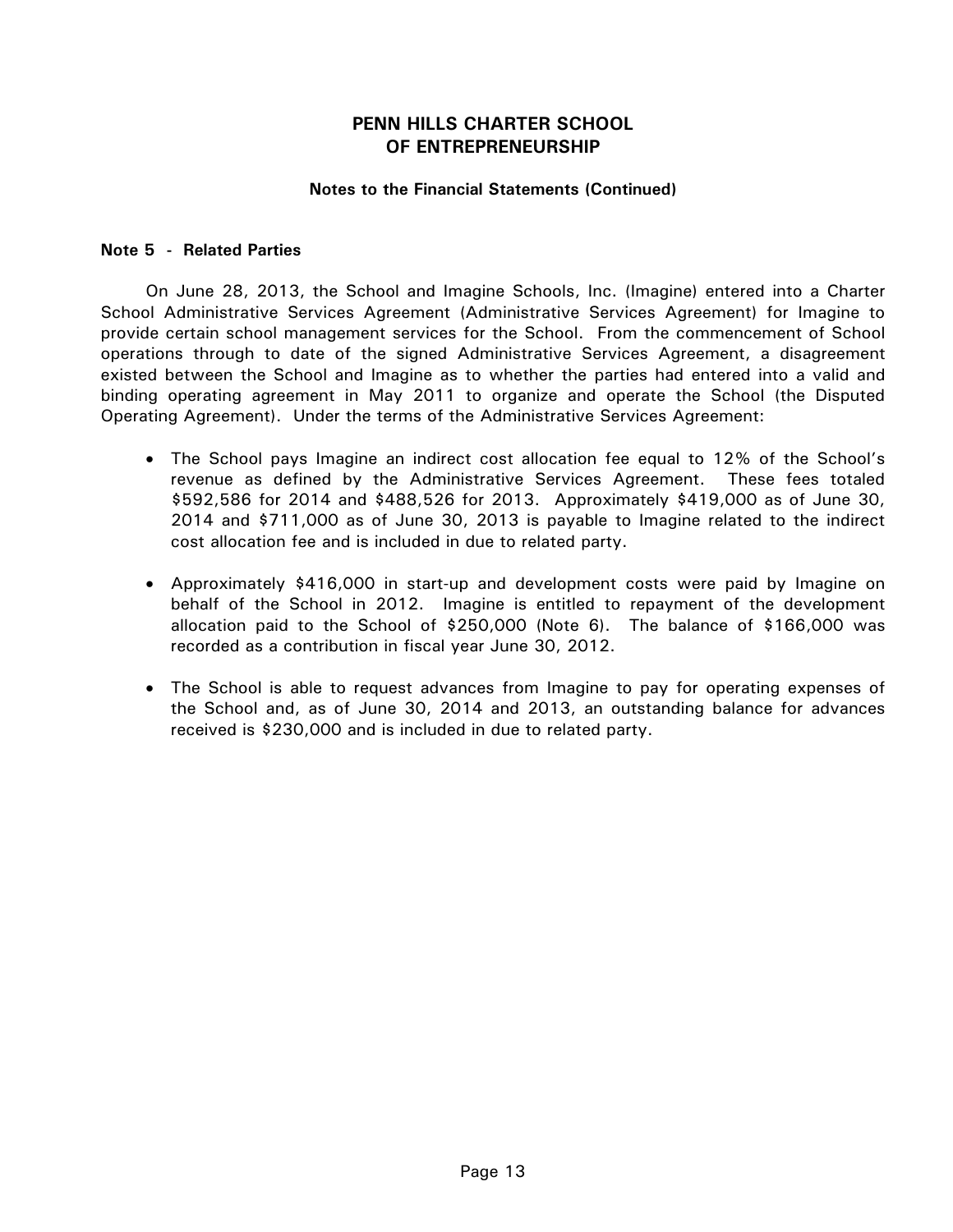### **Notes to the Financial Statements (Continued)**

### **Note 5 - Related Parties (Continued)**

Under the terms of the Disputed Operating Agreement, there was an additional annual fee related to the operating advances requested by the School:

• In consideration of Imagine's commitment to make operating advances under the terms of the Disputed Operating Agreement, the School was to pay Imagine a loss mitigation allocation fee of 2½% of revenue for 2013. The loss mitigation fee totaled \$101,776 for 2013. Approximately \$148,000 is payable to Imagine related to the loss mitigation allocation fee and is included in due to related party as of June 30, 2013. There were no loss mitigation allocation fees charged to the School for the year ended June 30, 2014 and no amount is payable to Imagine for these fees at June 30, 2014.

In conjunction with the finalization of the Administrative Services Agreement, the School and Imagine entered into a Payment Agreement and Mutual Release (Payment Agreement). Through the Payment Agreement, the School is required to make the following payments: \$140,000 payment on June 30, 2013; thirteen payments of \$58,000 paid on the last day of each month beginning October 2013 and ending October 2014; a payment of \$45,111 on or before December 31, 2014 provided the amount of this payment shall be adjusted if necessary if the revenue of the School for the fiscal year ended June 30, 2013 is greater or less than \$3,608,820; a make-up payment on or before December 31, 2014 only to the extent that the payment amount does not exceed 30% of revenues of the School during the preceding month; a payment of \$130,000 on or before December 31, 2014. Payments are expected provided that the School's expenditures for the fiscal year do not exceed the approved budgeted expenditures by more than 5% and the amounts collected during such fiscal year with respect to unpaid amounts from the school districts are less than amounts projected to be collected by more than \$200,000, the parties will negotiate to modify the payments.

Included in the Payment Agreement is the provision that if the School made all scheduled payments to Imagine before December 31, 2014 and is current on lease payments owed to Schoolhouse Finance, LLC, Imagine would forgive and not require the final payment of \$130,000. On December 19, 2014, the School made the final scheduled payment to Imagine. Accordingly, the School will recognize a gain of \$130,000 for the year ending June 30, 2015.

The School also has entered into a lease agreement with Schoolhouse Finance, LLC, a wholly owned subsidiary of Imagine, for the School's building (Note 7).